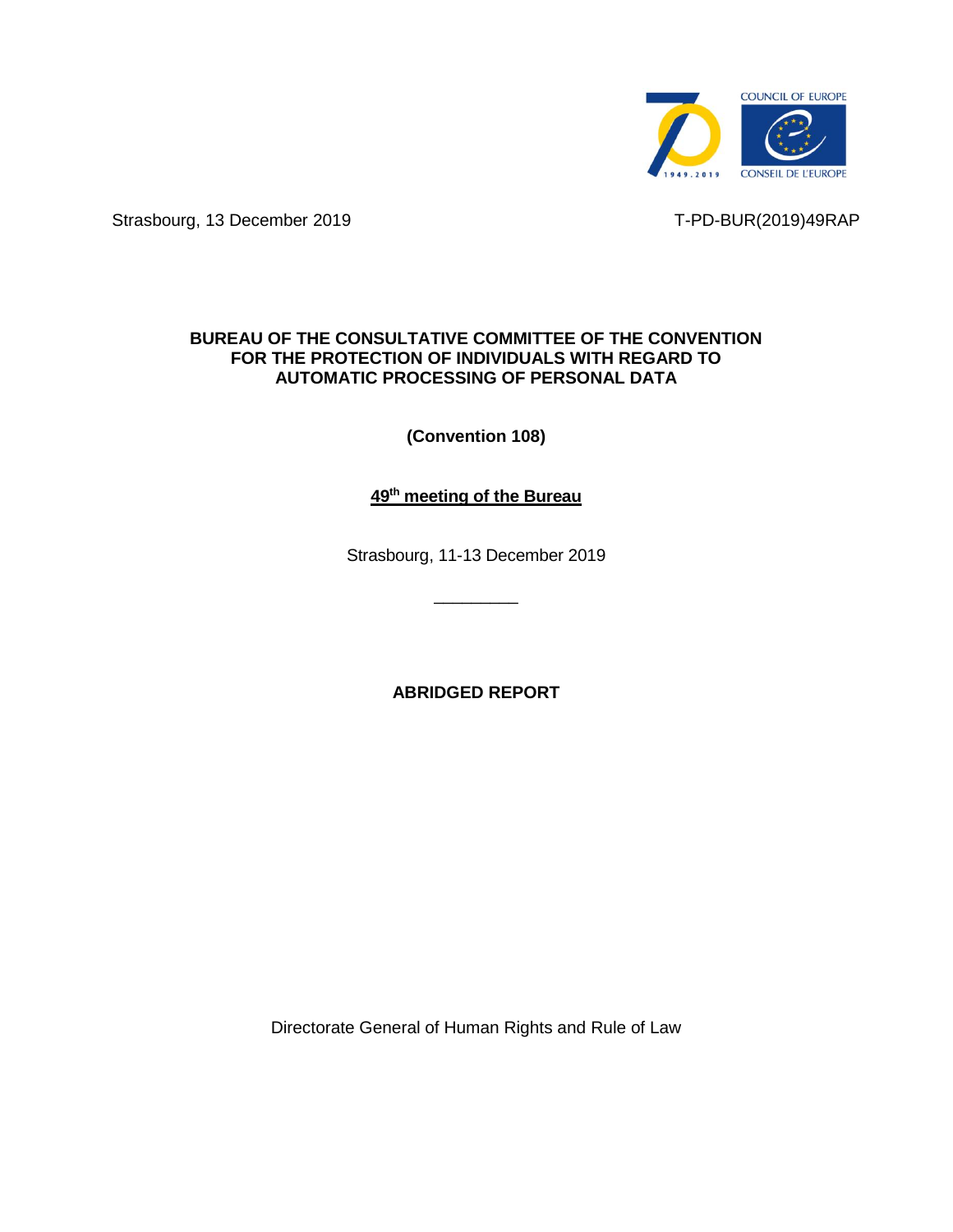1. The Bureau of the Consultative Committee of the Convention for the Protection of Individuals with regard to Automatic Processing of Data ("Convention 108") held its 49<sup>th</sup> meeting in Strasbourg from 11 to 13 December 2019, with Ms Alessandra Pierucci (Italy) in the chair. The agenda, as adopted by the Bureau and the list of participants are set out in Appendices I and II.

2. The Bureau of the Committee of Convention 108:

2.1. took note of the information provided by Mr Jan Kleijssen, Director, Information Society – Action against Crime, regarding namely:

- the ratification by Bulgaria of the Protocol (CETS n°223) amending Convention 108 and depositing its instrument of ratification on 10 December being the first Party to do so, and calling on other Parties to do the same;

- the Ad-hoc Committee on Artificial Intelligence (CAHAI) starting its work, on the feasibility study of an international legal framework on AI, on the mapping of the latest trends regarding AI type data processing, and on the progress report to be presented to the Committee of Ministers by May 2020 and of the importance of a close cooperation with the Committee of Convention 108;

- the excellent organisation and outcomes of the IGF held in Berlin (25-29 November 2019);

2.2. took note of the information provided by the Secretariat on:

a) recent signatures of Convention 108+ (amending Protocol CETS n°223) by Switzerland on 21 November 2019, by Serbia on 22 November 2019 and by North Macedonia on 5 December 2019, thus bringing - to date - the total number of signatures to 37, welcoming the announced signature by the Slovak Republic (17 December 2019);

b) recent ratification of Convention 108+ by Bulgaria on 10 December 2019 and on the announced deposit of ratification instruments by Croatia (scheduled for 18 December 2019);

c) a first exercise of follow-up on the state of signatures and ratification, carried out by the Ministers' Deputies and their Group of Rapporteurs on Legal Cooperation (GR-J) based on the information provided by countries in line with the decision adopted at the May 2019 Ministerial session (CM/Del/Dec(2018)128/5);

2.3 took note of the information provided by Ms Cécile de Terwangne and Mr Franck Dumortier on the documents relating to the evaluation and follow-up mechanism under Convention 108+ and to the examination of the request for accession by Costa Rica, held an exchange of views with the experts regarding proposed modifications to the documents, and agreed that revised versions will be circulated to delegations in time for compiling written comments with a view to further discussions at the  $50<sup>th</sup>$  Bureau meeting;

2.4 took note of the presentation provided by the Secretariat on the developments in the negotiations of the draft Second Additional Protocol to the Budapest Convention on Cybercrime (CETS n°185) and of the information provided by a delegation regarding the imminence (starting January 2020) of the main negotiations on the privacy and data protection regime applicable to the second additional Protocol, reaffirming that the data protection regime of the second additional Protocol should be based on Convention 108+ and confirming its availability to contribute to the on-going negotiations on the basis of the opinion of the Committee (T-PD(2019)8FIN) adopted during the 39th plenary meeting;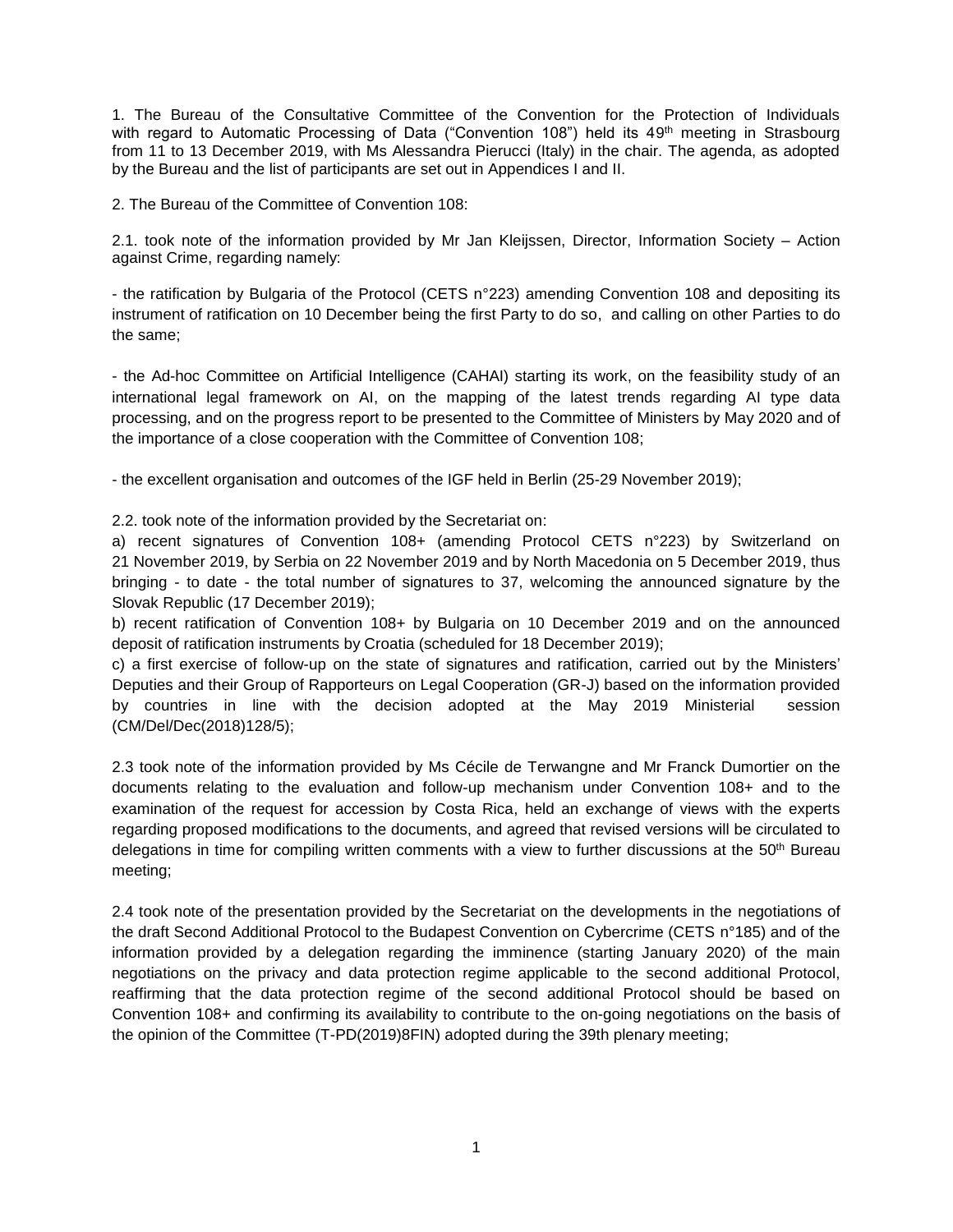2.5 took note of the presentation by Ms Sandra Azria (via videoconference) of the report on facial recognition and held an exchange of views with the expert on the set of recommendations and proposed modifications, agreeing that a revised version will be circulated to delegations in time for compiling written comments with a view to further discussions at the 50<sup>th</sup> Bureau meeting;

2.6 took note of the presentation by Ms Jen Persson of the recommendations contained in her report "Children's data protection in Education systems: Challenges and possible remedies", held an exchange of views with the expert on the set of recommendations and proposed modifications, agreeing that a revised version will be circulated to delegations in time for compiling written comments with a view to further discussions at the 50<sup>th</sup> Bureau meeting;

2.7 took note of the information on co-operation with other Council of Europe bodies, notably the CAHAI which held its first meeting on 18-20 November 2019 (see *supra*) and the close inter-relation between this work and the work of the Committee, the Committee of Convention on the Manipulation of Sports Competitions (Macolin Convention) and the Steering Committee on Media and Information Society (CDMSI), in particular in respect of the approval by the CDMSI of the draft Recommendation on the human rights impact of algorithmic decision-making (see opinion T-PD(2019)09) and the forthcoming Council of Europe Conference of Ministers responsible for Media and Information Society (Nicosia, Cyprus, 28-29 May 2020);

2.8 took note of the major developments at national and international level in the data protection field, and in particular of the information provided by Mr Omar Seghrouchni, President of the CNDP of Morocco, on the work of the Digital Identity Working Group of the African Network of Data Protection Authorities (a first meeting of the working group was held in Rabat, 4-5 December 2019) and by Mr Gérald Page, Chair of ICRC Data Protection Commission, regarding the biometrics policy adopted by the ICRC. In light of the importance of the topic of digital identity, and its articulation with the current work of the Committee, notably on facial recognition, and past work (Progress reports on biometrics of 2005 and 2014), the Bureau decided to propose that this thematic be tackled by the Plenary in 2020, falling under item 5.5 of the Work programme of the Committee, instructing its Secretariat to initiate substantive work on this topic, with the assistance of an expert, in view of the 50<sup>th</sup> Bureau meeting;

2.9 took note, under item 10 of the agenda on observers, of the information provided by the representative of the European Data Protection Supervisor (EDPS) on the confirmation on 5 December of the appointment of Mr Wojciech Wiewiórowski as European Data Protection Supervisor, for a 5 years' mandate, and on the recent publication of its activity report, a new strategic policy also being under preparation. The Bureau took note of the request by the data protection authority of São Tomé and Príncipe to be granted observer status and instructed the Secretariat to launch a written procedure to enable the Committee to decide on this request prior to its 40th plenary meeting;

2.10 decided, regarding the request made by a delegation during the  $39<sup>th</sup>$  plenary meeting on the interpretation of some provisions of Convention 108+, that a draft document providing interpretative guidance on those questions would be prepared in view of discussions at the 50<sup>th</sup> Bureau meeting;

2.11 confirmed the dates of the plenary meeting to be held in Strasbourg from 1 to 3 July 2020 and from 18 to 20 November 2020, and of the next Bureau meetings, to be held from 25 to 27 March 2020 in Paris and 28 to 30 September 2020 in Paris.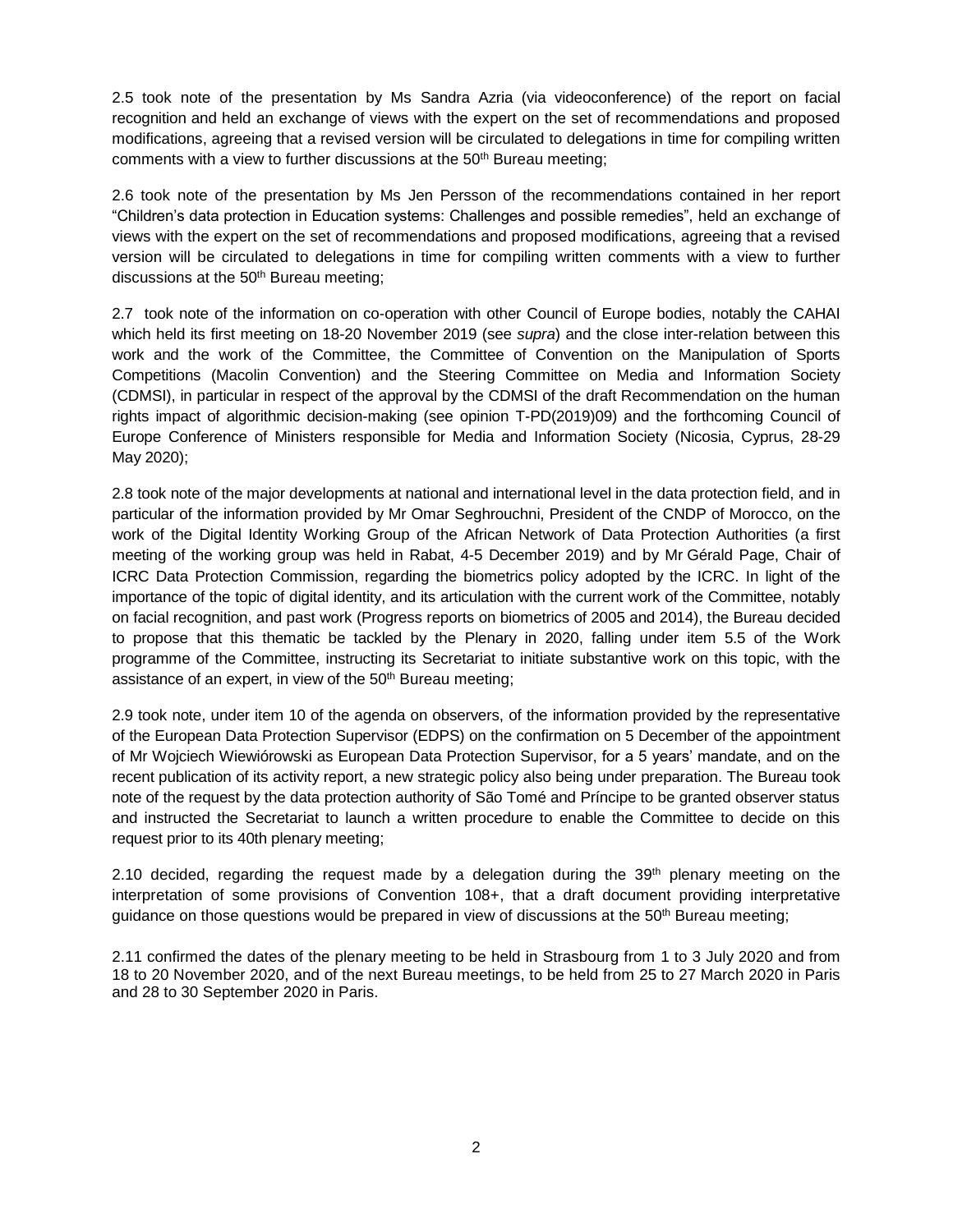# **APPENDIX I**

# **AGENDA**

|                                                     | 1. Opening of the meeting                                                                                                                             |
|-----------------------------------------------------|-------------------------------------------------------------------------------------------------------------------------------------------------------|
| T-PD(2019)RAP39Abr                                  | Abridged report of the 39 <sup>th</sup> Plenary meeting<br>(Strasbourg, 19-21 November 2019)                                                          |
| T-PD-BUR(2019)48RAP                                 | Abridged report of the 48 <sup>th</sup> Bureau meeting<br>(Paris, 25-27 September 2019)                                                               |
| T-PD(2017)WP2018-2019<br>T-PD(2019)WP2020-2021final | Work programme of the Committee 2018-2019<br>Work programme of the Committee 2020-2021                                                                |
| T-PD(2017)Rules                                     | Rules of procedure                                                                                                                                    |
|                                                     | 2. Adoption of the agenda                                                                                                                             |
|                                                     | 3. Statement by the secretariat                                                                                                                       |
|                                                     | Jan Kleijssen, Director of the Information Society and Fight against<br><b>Crime Directorate</b>                                                      |
|                                                     | 4. Modernisation of Convention 108                                                                                                                    |
|                                                     | Required action: The Bureau will take note of the information provided<br>by the secretariat.                                                         |
|                                                     | Consolidated text of the modernised version of Convention 108                                                                                         |
|                                                     | Explanatory report of the modernised Convention 108                                                                                                   |
|                                                     | <b>Amending Protocol</b>                                                                                                                              |
|                                                     | 5. State of play, ratifications and accessions                                                                                                        |
|                                                     | Required action: The Bureau will take note of the information<br>provided by the secretariat.                                                         |
|                                                     | Convention 108+: chart of signatures and ratification<br>Convention 108: chart of signatures and ratifications<br>$\bullet$                           |
|                                                     | 6. Evaluation and follow up mechanism under Convention<br>$108 +$                                                                                     |
|                                                     | Expert: Ms Cécile de Terwangne, CRIDS, Namur<br>Franck Dumortier, CRIDS, Namur                                                                        |
|                                                     | Required action: The Bureau/WG will take note of the information<br>provided by the by the experts and will hold an exchange of views on<br>the topic |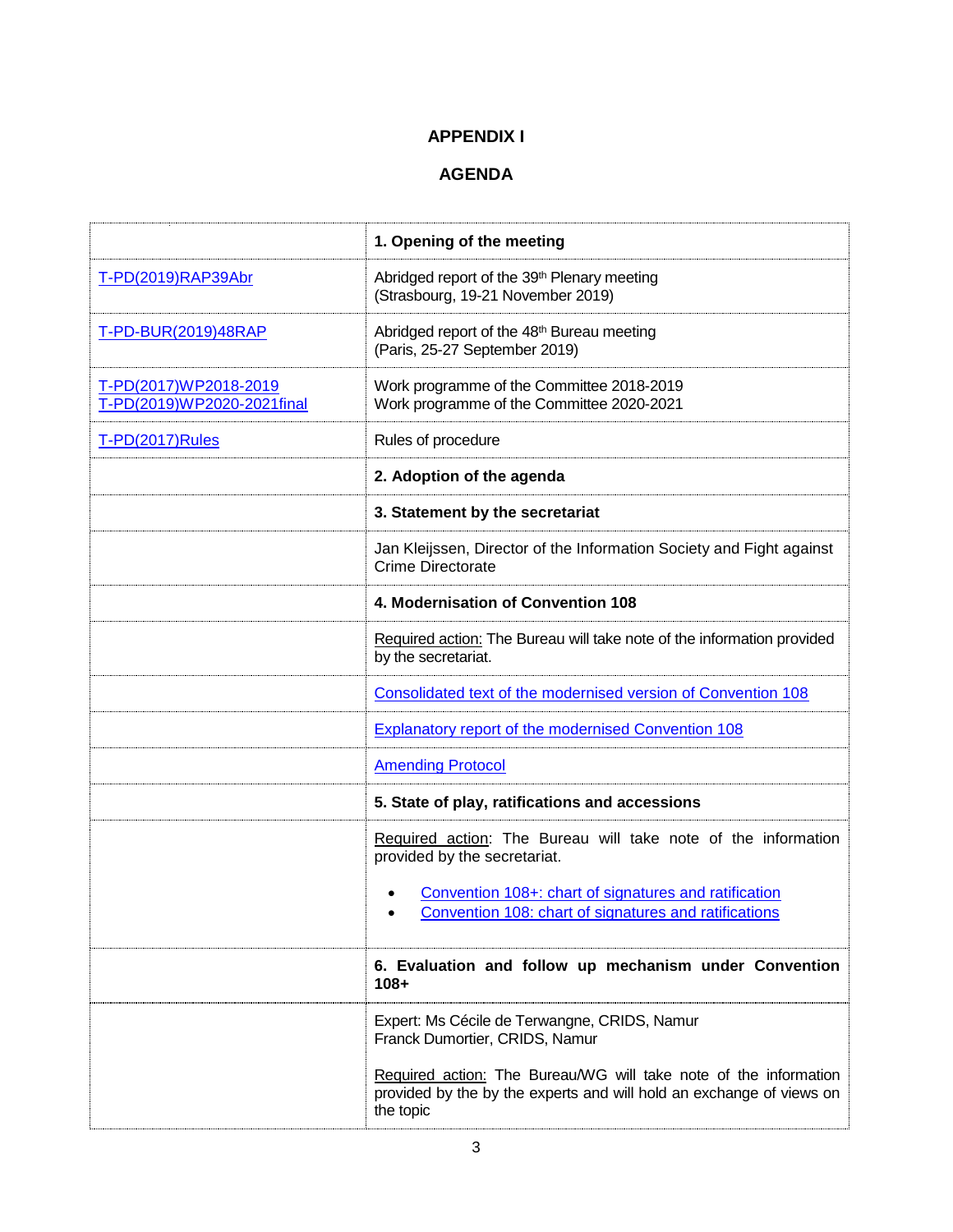| <b>Terms of Reference</b> | ToR of the Working Group on the evaluation and monitoring<br>mechanism                                                                                                                                                         |
|---------------------------|--------------------------------------------------------------------------------------------------------------------------------------------------------------------------------------------------------------------------------|
| T-PD(2018)20rev3          | Evaluation questionnaire                                                                                                                                                                                                       |
| T-PD(2018)21rev3          | Document on the evaluation and follow-up mechanism under<br>Convention 108+: process and rationale                                                                                                                             |
|                           | 7. Law enforcement transborder access to data                                                                                                                                                                                  |
| T-PD(2019)8FIN            | Required action: The Bureau will take note of the information<br>provided by the Secretariat and will hold an exchange of views on<br>the issues at stake.                                                                     |
|                           | T-PD(2019)3                                                                                                                                                                                                                    |
|                           | Preparation of a 2nd Additional Protocol to the Budapest<br>Convention on Cybercrime: Consultation with data protection<br>experts - Issues for discussion                                                                     |
|                           | T-CY discussion paper: Conditions for obtaining subscriber<br>information -static versus dynamic IP addresses                                                                                                                  |
|                           | 108 to<br>Answers from the Committee of Convention<br>the Discussion paper for the Octopus Conference                                                                                                                          |
|                           | Key messages of the Octopus Conference 2018                                                                                                                                                                                    |
|                           |                                                                                                                                                                                                                                |
|                           | 8. Facial recognition                                                                                                                                                                                                          |
| T-PD(2019)05rev           | Experts: Sandra Azria, Lawyer; Frédéric Wickert, Founder and CEO<br>of A.I. Sense                                                                                                                                              |
|                           | Required action: The Bureau will take note of the draft report and<br>will hold an exchange of views with the experts, with a view to<br>enabling the finalisation of their report and deciding on the<br>necessary follow-up. |
|                           | 9. Data protection and education systems                                                                                                                                                                                       |
| T-PD(2019)06BISrev3       | Expert: Jen Persson, Director, "defenddigitalme"                                                                                                                                                                               |
| T-PD(2019)06rev3          | Required action: The Bureau will hold an exchange of views with<br>the experts, with a view to enabling the finalisation of their report<br>and deciding on the necessary follow-up.                                           |
|                           | 10. Cooperation with other Council of Europe bodies and<br>entities                                                                                                                                                            |
|                           | Required action: The Bureau will take note of the information<br>provided by the secretariat.                                                                                                                                  |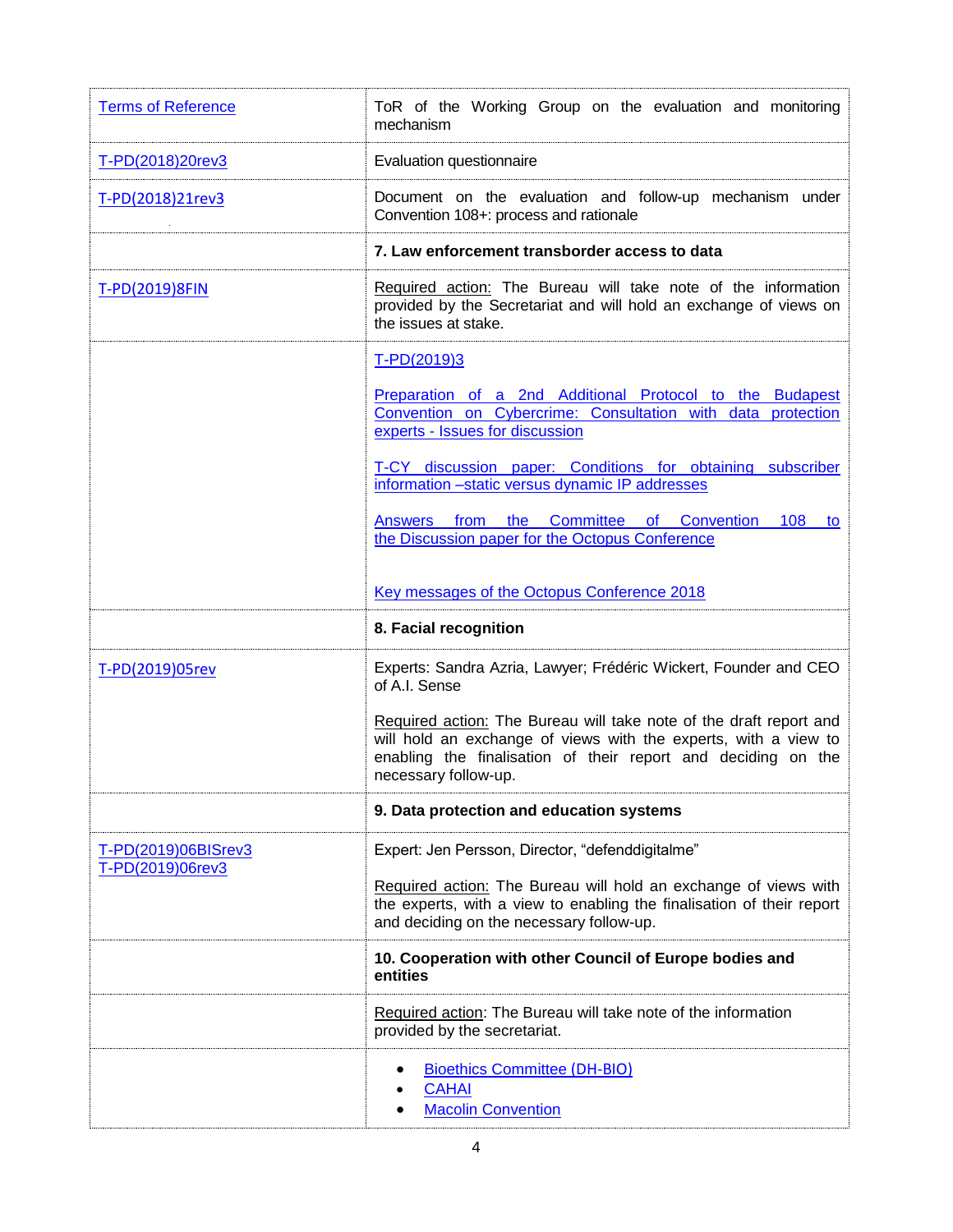|                               | Steering Committee on Media and Information Society<br>(CDMSI)                                                                                                                                                                                                                                                                                         |
|-------------------------------|--------------------------------------------------------------------------------------------------------------------------------------------------------------------------------------------------------------------------------------------------------------------------------------------------------------------------------------------------------|
|                               | 11. Overview of activities and major developments in the field<br>of data protection                                                                                                                                                                                                                                                                   |
|                               | Required action: The Bureau will take note of the information<br>provided by the Secretariat and delegations.                                                                                                                                                                                                                                          |
| <b>ICRC Biometrics Policy</b> | Theme: Data Protection and Digital Identity:<br>African Network - Digital identity Working Group (Rabat, 4-<br>5 December 2019) - Omar Seghrouchni, President of the<br><b>CNDP Morocco</b><br>ICRC Biometrics policy - Gérald Page, Chair of ICRC Data<br>$\bullet$<br><b>Protection Commission</b><br>IGF (Berlin, 25-29 November 2019)<br>$\bullet$ |
|                               | 12. Observers                                                                                                                                                                                                                                                                                                                                          |
|                               | Required action: The Bureau will take note of the information<br>provided by the observers.                                                                                                                                                                                                                                                            |
|                               | Observers - State of play and admission criteria                                                                                                                                                                                                                                                                                                       |
|                               | 13. Interpretation of provisions                                                                                                                                                                                                                                                                                                                       |
|                               | Required action: The Bureau will discuss the possible interpretation<br>of provisions of modernised Convention 108 as requested by a<br>delegation during the 39th plenary meeting                                                                                                                                                                     |
|                               | 14. Next meetings                                                                                                                                                                                                                                                                                                                                      |
|                               | Required action: The Bureau will take note of the dates for the next<br>meetings.                                                                                                                                                                                                                                                                      |
|                               | Dates of further Bureau meetings in 2020:                                                                                                                                                                                                                                                                                                              |
|                               | • 50th Bureau meeting (Paris, 25-27 March 2020)<br>• 51 <sup>st</sup> Bureau meeting (Paris, 28-30 September 2020)                                                                                                                                                                                                                                     |
|                               | Dates of the Plenary meetings in 2020:                                                                                                                                                                                                                                                                                                                 |
|                               | • 40 <sup>th</sup> Plenary meeting (Strasbourg, 1-3 July 2020)<br>• 41 <sup>st</sup> Plenary meeting (Strasbourg, 18-20 november 2020)                                                                                                                                                                                                                 |
|                               | 15. Any Other Business                                                                                                                                                                                                                                                                                                                                 |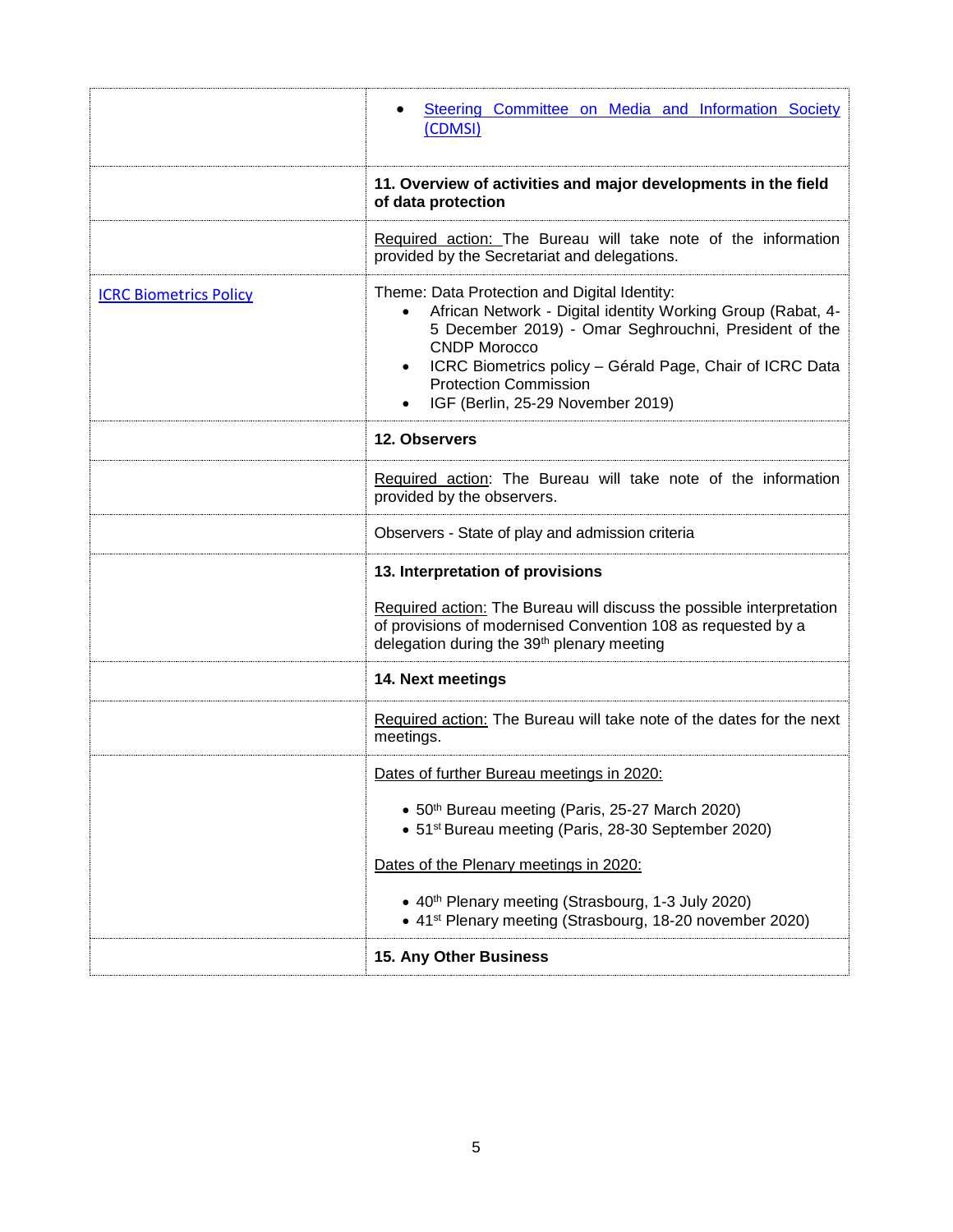# **APPENDIX II**

## **LIST OF PARTICIPANTS MEMBERS OF THE BUREAU / MEMBRES DU BUREAU**

#### **ARGENTINA/ARGENTINE**

(*excused/excusé*)

## **GEORGIA / GÉORGIE**

Tamar Kaldani, (first Vice-Chair / première Vice-présidente), Personal Data Protection Inspectorate of Georgia,7, N. Vachnadze Str., Tbilisi, 0105

#### **ITALY / ITALIE**

Pierucci Alessandra, (Chair / Présidente), Piazza di Monte Citorio 121, 00186 Rome

#### **LUXEMBOURG**

Gérard Lommel (second vice-chair / deuxième Vice-président), Commissaire du gouvernement à la protection des données, Ministère d'État, Bâtiment Zurich, 3 boulevard Roosevelt, L-2450 Luxembourg

#### **PORTUGAL**

João Pedro Cabral, Legal Adviser, Directorate General of Justice Policy, Ministry of Justice, Avenida D. João II, n.º1.08.01 E, Torre H, Pisos 2/3, 1990-097 Lisboa

#### **SERBIA / SERBIE**

Nevena Ružić, Assistant to the Secretary General, Commissioner for Information of Public Importance and Personal Data Protection, 42 Svetozata Markovica, 11000 Belgrade

## **SENEGAL / SÉNÉGAL**

Awa Ndiaye, Présidente, Commission de Protection des données personnelles (CDP), BP 25528 Dakar - Fann, 34 Sicap Mermoz VDN Lot B., 34, Mermos VDN, Dakar

# **COUNCIL OF EUROPE DATA PROTECTION COMMISSIONER / COMMISSAIRE Á LA PROTECTION DES DONNÉES DU CONSEIL DE L'EUROPE**

Jean-Philippe Walter

## **MEMBERS OF THE COMMITTEE / MEMBRES DU COMITÉ**

#### **GERMANY / ALLEMAGNE**

Elsa Mein, Federal Ministry of the Interior, Building and Community, Data Protection Unit (VII4)

Stefan Niederer, The Federal Commissioner for Data Protection and Freedom of Information Unit 14 - European and International Affairs, Husarenstraße 30, 53117 Bonn

#### **MONACO**

Corinne Laforest de Minotty, Chargée de missions auprès du Conseiller de gouvernement, Département des relations extérieures et de la coopération, Ministère d'État, Place de la Visitation – BP 522, MC – 98105 Monaco cedex

#### **MOROCCO / MAROC**

Omar Seghrouchni, Président, Commission Nationale de contrôle de la protection des Données à caractère Personnel (CNDP)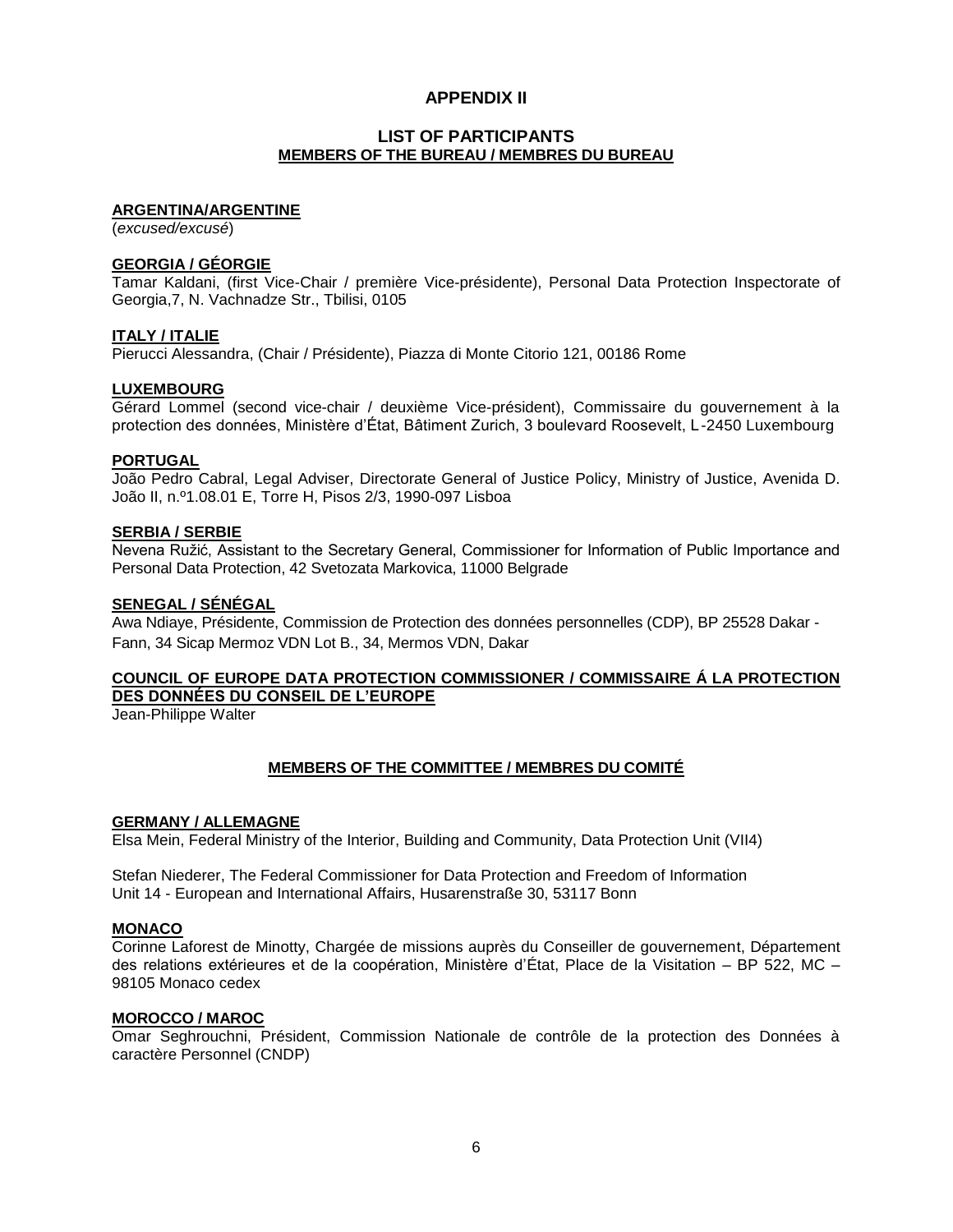# **REPUBLIC OF MOLDOVA / REPUBLIQUE DE MOLDOVA**

Eduard Raducan, Director, National Center for Personal Data Protection of the Republic of Moldova, 48 Serghei Lazo street, MD-2004 Chisinau

## **SLOVAK REPUBLIC / RÉPUBLIQUE SLOVAQUE**

Petra Lašová, Department of Legal Services, Office for Personal Data Protection, Hraničná 12, 820 07 Bratislava 27

## **UNITED KINGDOM / ROYAUME-UNI**

Kaoutar Abousmir, Head of International Data Strategy, Department for Digital, Culture, Media & Sport, DCMS, 100 Parliament Street, London SW1A 2BQ

Christine Ferguson, International Strategy Adviser, Information Commissioner's Office, Information Commissioner's Office, Wycliffe House, Water Lane, Wilmslow, Cheshire SK9 5AF

## **OBSERVERS / OBSERVATEURS**

# **EUROPEAN ASSOCIATION FOR THE DEFENSE OF HUMAN RIGHTS / ASSOCIATION EUROPÉENNE POUR LA DÉFENSE DES DROITS DE L'HOMME (AEDH)**

Maryse Artiguelong, Déléguée, AEDH, Brussels, Belgium

## **EUROPEAN COMMISSION / COMMISSION EUROPÉENNE**

Cristina Monti, Policy Officer, European Commission, Directorate-General for Justice and Consumers, C4: International data flows and protection, MO59 03/10, B-1049 Brussels/Belgium

## **EUROPEAN DATA PROTECTION SUPERVISOR (EDPS) / LE CONTRÔLEUR EUROPÉEN DE LA PROTECTION DES DONNÉES (CEPD)**

Claire-Agnès Marnier, Legal Officer, European Data Protection Supervisor (EDPS), Postal address: Rue Wiertz 60, B-1047 Brussels, Office address: Rue Montoyer 30, B-1000 Brussels

## **INTERNATIONAL COMMITTEE OF THE RED CROSS / COMITE INTERNATIONAL DE LA CROIX-ROUGE (ICRC)**

Gérald Page, Chairman of the data Protection Commission / Président de la commission protection des données

## **EXPERTS**

Sandra Azria, Avocat à la Cour, 48, rue de Charenton, 75012 Paris (11/12/2019 par visioconférence)

Cécile de Terwangne, Professor Law Faculty, CRIDS Research Director, Namur University (FUNDP), Belgium - Professeur, Faculté de Droit, Directrice de recherches, CRIDS (Centre de Recherche Information, Droit et Société) - Université de Namur, Belgique (12/12/2019)

Franck Dumortier, Professor Law Faculty, CRIDS Research Director, Namur University (FUNDP), Belgium - *Professeur, Faculté de Droit, Directrice de recherches, CRIDS (Centre de Recherche Information, Droit et Société) - Université de Namur, Belgique* (12/12/2019)

Jen Persson, Director, defenddigitalme (13/12/2019)